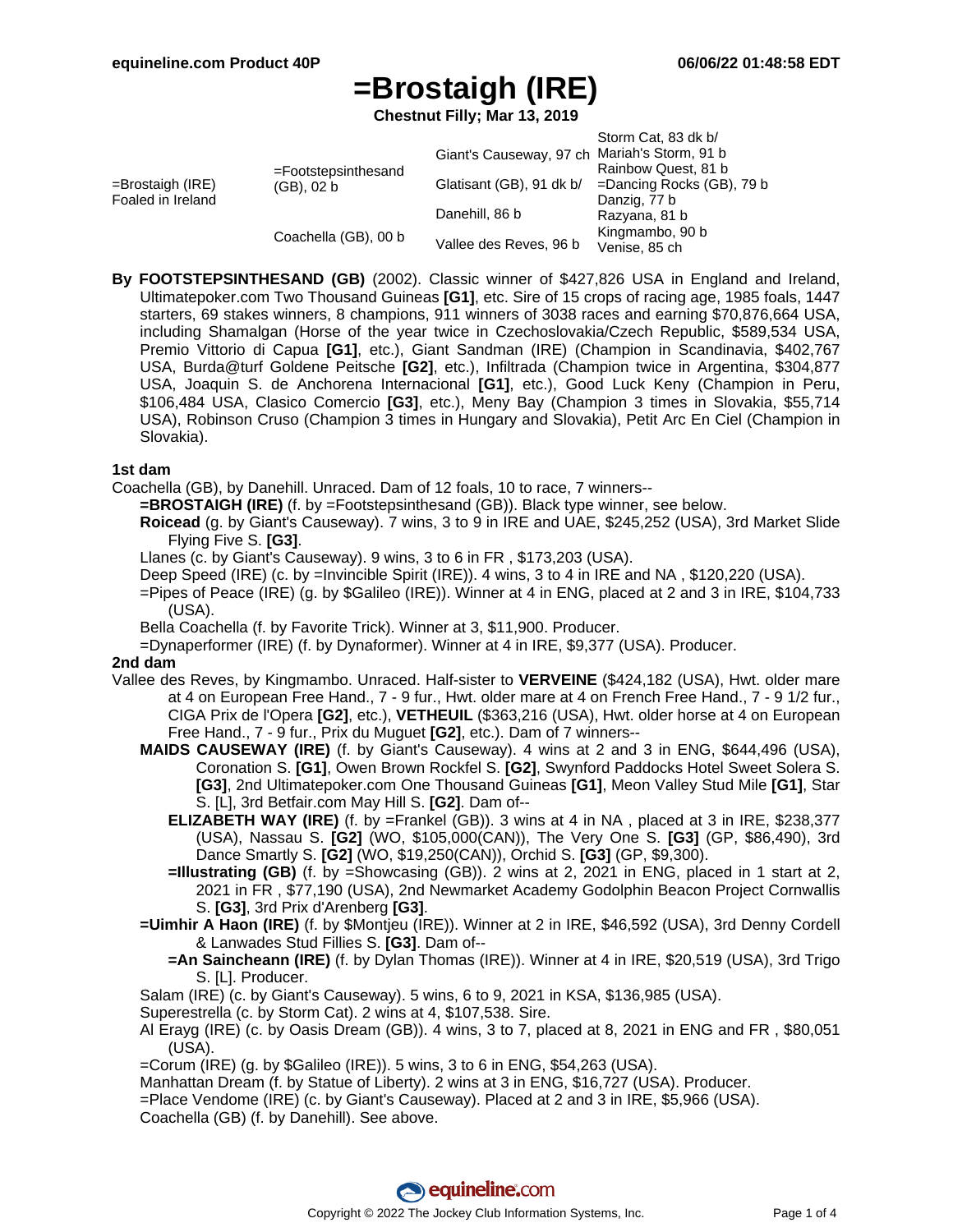**Chestnut Filly; Mar 13, 2019**

### **3rd dam**

- Venise, by Nureyev. Unraced. Half-sister to **VIN DE FRANCE** (\$101,049 (USA), Prix Jacques Le Marois **[G1]**, etc.), **VACARME** (\$92,494 (USA), Mill Reef S.**-G2**, etc., sire), **VIDEO TAPE** (\$373,635 (USA), Prix Leon Olry-Roederer Hurdle [L], etc.), **Vosges** (\$34,084 (USA), 3rd Trusthouse Forte Prix Vermeille**-G1**). Dam of 6 winners--
	- **VERVEINE** (f. by Lear Fan). 3 wins at 2 and 4 in FR , placed in 1 start at 4 in HK , \$424,182 (USA), Hwt. older mare at 4 on European Free Hand., 7 - 9 fur., Hwt. older mare at 4 on French Free Hand., 7 - 9 1/2 fur., CIGA Prix de l'Opera **[G2]**, Prix du Calvados **[G3]**, 2nd Prix Gontaut-Biron **[G3]**, Hong Kong International Cup **[G3]**, 3rd Prix de Diane Hermes-French Oaks **[G1]**, Prix Marcel Boussac **[G1]**, Prix Saint-Alary **[G1]**, Prix de la Grotte **[G3]**. Dam of--
		- **=VALLEE ENCHANTEE (IRE)** (f. by Peintre Celebre). 5 wins, 2 to 3 in FR and HK , placed in 2 starts at 4 in ENG, \$1,510,950 (USA), Hong Kong Vase **[G1]**, Prix de Pomone **[G2]**, Prix du Conseil de Paris **[G2]**, Prix Isonomy [L], 3rd Vodafone Coronation Cup **[G1]**, etc. Producer.
		- **VOLGA (IRE)** (f. by Caerleon). 7 wins, 2 to 5 in FR and NA , \$1,141,759 (USA), E. P. Taylor S. **[G1]** (WO, \$450,000(CAN)), La Prevoyante H. **[G2]** (CRC, \$120,000), Matchmaker H. **[G3]** (MTH, \$60,000), Prix de Royaumont **[G3]**, Prix de Bagatelle [L], etc. Dam of--
			- **Army Scout** (c. by Giant's Causeway). Winner in 4 starts at 2 and 3 in FR , \$59,582 (USA), 3rd Prix Montenica [L].
			- Lana Girl (f. by Arch). Unraced. Dam of--
				- **=LANDFALL (FR)** (g. by Myboycharlie (IRE)). 8 wins, 2 to 5 in HK and IRE, \$2,154,233 (USA), Oriental Watch Sha Tin Trophy **[G2]**, Premier Plate **[G3]**, Willis Towers Watson Champions Golden Fleece Juvenile S. **[G3]**, 2nd Standard Chartered Champions & Chater Cup **[G1]**, 3rd Longines Hong Kong Cup **[G1]**.
		- **=VESUVE (IRE)** (c. by Green Tune). 5 wins, 3 to 5 in ENG and FR , placed at 4 in UAE, \$203,086 (USA), Williamhill.com Doonside Cup [L], 2nd Williamhill.com Doonside Cup S. [L], 3rd Prix de Guiche **[G3]**.
		- **=VICTORY CRY (IRE)** (f. by Caerleon). 3 wins in 6 starts at 3 in FR , \$77,393 (USA), Grand Prix de Vichy **[G3]**, Prix des Tuileries [L]. Producer.
		- **=Vassilievsky (IRE)** (g. by Peintre Celebre). 4 wins, 3 to 6 in FR , \$177,844 (USA), 3rd Prix Greffulhe **[G2]**.
		- **=Voltmeter (IRE)** (c. by Giant's Causeway). 4 wins, 3 to 5 in FR , placed at 6 in MAU, \$146,043 (USA), 3rd Grand Prix de Compiegne [L], Prix Michel Houyvet [L].
		- **=Vagabond (IRE)** (g. by Alzao). 6 wins, 2 to 5 in FR , \$77,889 (USA), 2nd Prix Jacques de Bremont [L].
		- =Vila Nova (FR) (f. by =Silver Frost (IRE)). Unraced in France. Dam of--
			- **=Villefranche (GER)** (f. by =Siyouni (FR)). Winner at 2, placed at 3, 2022 in GER, 3rd Henkel-Stutenpreis [L].
	- **VETHEUIL** (c. by Riverman). 5 wins, 3 to 7 in FR and NA , \$363,216 (USA), Hwt. older horse at 4 on European Free Hand., 7 - 9 fur., Prix du Muguet **[G2]**, Fastness H. [L] (HOL, \$43,620), Prix Ridgway [L], Bertrando S. -R (SA, \$45,735), 2nd Prix du Haras de Fresnay-le-Buffard Jacques Le Marois **[G1]**, 3rd Prix d'Ispahan **[G1]**, Prix du Chemin de Fer du Nord **[G3]**, Royal Owl H. -R (SA, \$8,637).
	- Vanishing Prairie (f. by Alysheba). 2 wins in 2 starts at 3 in IRE, placed at 3 in FR , \$18,234 (USA). Dam of--
		- **VESPONE (IRE)** (c. by Llandaff). 4 wins in 7 starts at 3 in FR , placed at 4 in ENG, ITY and UAE, \$733,595 (USA), Hwt. at 3 on French Free Hand., 9 1/2 - 11 fur., Juddmonte Grand Prix de Paris **[G1]**, Prix Jean Prat **[G1]**, Prix La Force **[G3]**, 2nd Premio Presidente della Repubblica **[G1]**, Prix Ganay **[G1]**, etc. Sire.
		- **=PURPLE MOON (IRE)** (g. by \$Galileo (IRE)). 4 wins at 3 and 4 in ENG, placed, 4 to 6 in AUS, FR , HK and UAE, \$2,139,195 (USA), Coutts Glorious S. [L], 2nd Emirates Melbourne Cup **[G1]**, Cathay Pacific Hong Kong Vase **[G1]**, Emirates Airline Yorkshire Cup **[G2]**, Prix du Conseil de Paris **[G2]**, etc.
		- **=VANISHING CUPID (SWI)** (c. by \$Galileo (IRE)). 5 wins, 2 to 5 in FR , placed at 3 and 4 in GER, \$207,393 (USA), Grand Prix du Lion d'Angers [L], La Coupe de Marseille [L], 2nd Almased Cup Hamburg Trophy **[G3]**, Grand Prix du Nord [L], 3rd Preis der Deutschen Einheit **[G3]**, etc.
		- **=WINDY KING (GB)** (g. by Hurricane Run (IRE)). 5 wins, 3 to 5 in FR , \$159,098 (USA), Prix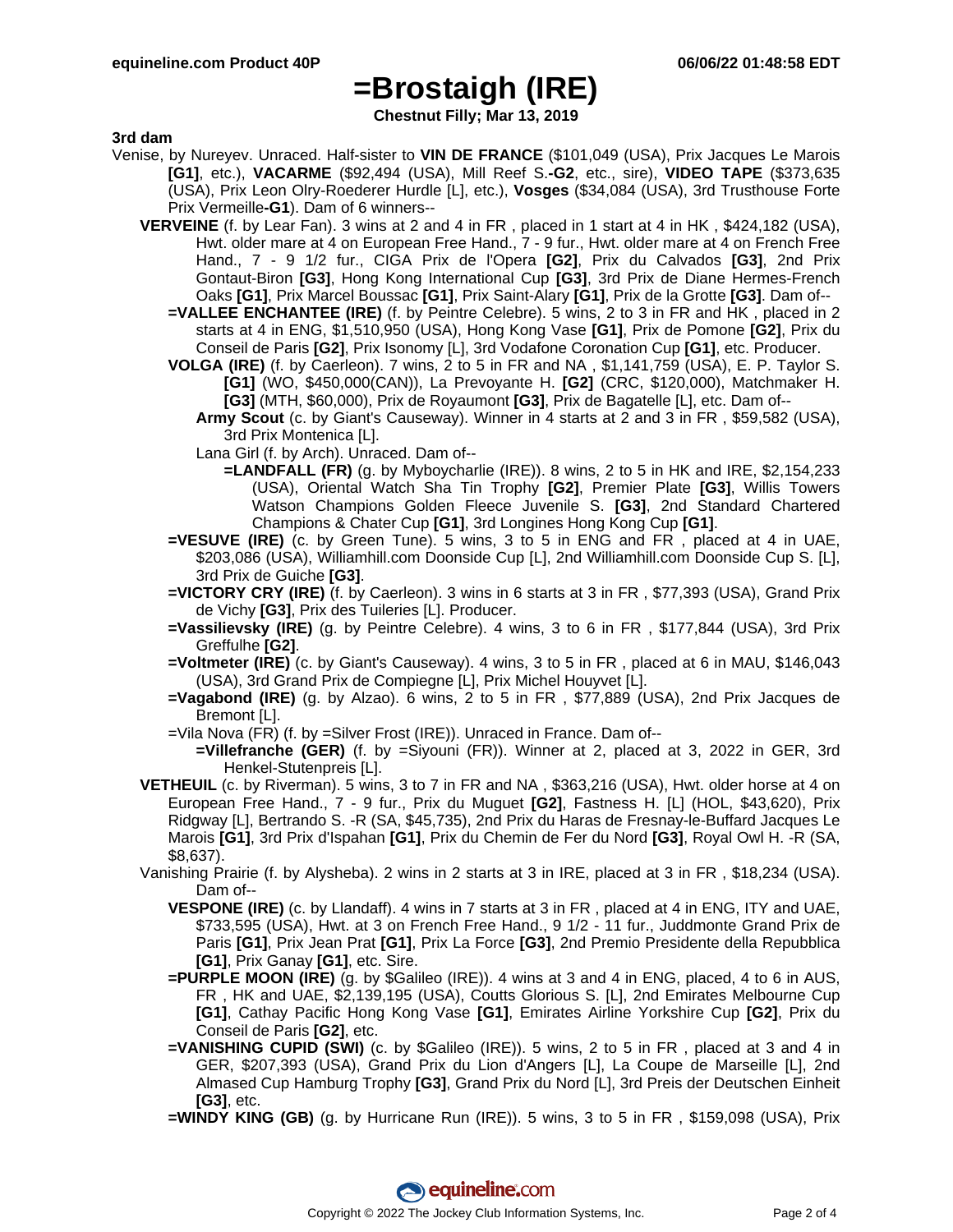**Chestnut Filly; Mar 13, 2019**

Denisy [L].

- **LA SYLPHIDE (SWI)** (f. by \$Barathea (IRE)). 2 wins at 3 in FR , \$51,372 (USA), Prix Penelope **[G3]**. Dam of--
	- **EXPANSION** (c. by Maria's Mon). 5 wins, 3 to 6, \$581,924(USA), Red Smith H. **[G2]** (AQU, \$90,000), Fair Grounds H. **[G3]** (FG, \$75,000), 2nd Mervin H. Muniz Jr. Memorial H. **[G2]** (FG, \$80,000), Dallas Turf Cup S. [L] (LS, \$30,000), 3rd Man o' War S. **[G1]** (BEL, \$60,000), etc. Sire.
	- **=Vaasa (IRE)** (c. by =Dalakhani (IRE)). Winner at 3 in FR , placed at 4 in UAE, \$67,905 (USA), 3rd Abu Dhabi Championship **[G3]**.
	- **Monday Show** (f. by Maria's Mon). 4 wins at 3 and 4 in FR , placed in 1 start at 4 in GER, \$67,823 (USA), 3rd Grosser Preis der Ostdeutschen Sparkassen [L]. Dam of--
		- **=USHERETTE (IRE)** (f. by Shamardal). 7 wins in 14 starts, 3 to 5 in ENG and FR , \$405,084 (USA), Hwt. older mare at 4 on European Free Hand., 7 - 9 1/2 fur., Hwt. older mare at 4 on English Free Hand., 7 - 9 1/2 fur., Hwt. older mare at 4 on French Free Hand., 7 - 9 1/2 fur., Duke Of Cambridge S. **[G2]**, Charm Spirit Dahlia S. **[G2]**, Prix de la Cochere - Fonds Europeen de l'Elevage [L], 3rd Prix d'Ispahan **[G1]**, Duke of Cambridge S. **[G2]**, etc.
		- **MAGNETIC CHARM (GB)** (f. by =Exceed And Excel (AUS)). Winner at 2 and 3 in ENG, placed in 2 starts at 3 in NA , \$118,512 (USA), Oaks Farm Stables Michael Seeley S. [L], 2nd Canadian S. **[G2]** (WO, \$50,000(CAN)), 3rd Acorn Insurance British E.B.F. Valiant S. [L].
		- **=SHOW DAY (IRE)** (f. by Shamardal). 3 wins at 3 in FR and GER, placed in 1 start at 3 in ITY, \$58,270 (USA), Escada Cup [L], 3rd Premio Elena E Sergio Cumani **[G3]**.
	- La Seine (f. by Rahy). Winner at 3 in FR , \$24,895 (USA). Dam of--
		- **Laseen (IRE)** (f. by Dylan Thomas (IRE)). 3 wins, 3 to 5 in FR , placed at 6 and 7 in NA , \$218,210 (USA), 2nd Prix Panacee - Fonds Europeen de l'Elevage [L], 3rd Red Carpet H. **[G3]** (DMR, \$12,000), Robert J. Frankel S. **[G3]** (SA, \$12,000).
- **=Verdi (SWI)** (g. by Llandaff). 19 wins, 2 to 10 in FR , \$352,684 (USA), 3rd Prix Isonomy [L], Criterium de Lyon [L].
- =Verzasca (IRE) (f. by Sadler's Wells). Winner at 3 in FR , \$6,948 (USA). Dam of--
	- **=VERTANA (IRE)** (f. by =Sinndar (IRE)). 4 wins at 3 and 4 in FR , \$116,551 (USA), Prix Panacee [L], 2nd Grand Prix du Lion d'Angers [L]. Dam of--
		- **=Vernasca (SWI)** (f. by =Blue Canari (FR)). Placed at 5, 2021 in ITY, 3rd Premio Coppa D'oro [L].
	- **=VAL D'HIVER (FR)** (f. by =Zafeen (FR)). 2 wins in 4 starts at 3 in FR and GER, \$30,759 (USA), Kronimus Diana-Trial [L]. Producer.
- Vatrouchka (f. by Kingmambo). Winner at 3 in FR , \$6,759 (USA). Dam of--
	- **=Venturous Spirit (FR)** (f. by Arch). Winner at 3 in FR , \$68,470 (USA), 2nd Prix Madame Jean Couturie [L], Prix Vulcain [L]. Producer.
- Venetian Lady (f. by Woodman). Winner at 2 in FR , \$21,523 (USA). Dam of--
	- =Scarlet Moretta (AUS) (f. by =Fastnet Rock (AUS)). Winner at 2 and 4 in AUS, \$34,373 (USA). Dam of--
		- **=CERBERUS (AUS)** (c. by =Dundeel (NZ)). Winner at 3, 2021 in AUS, \$77,236 (USA), Hill Smith S. [L].
- Vaporetto (g. by Lear Fan). 13 wins, 3 to 7 in FR , \$767,307 (USA).
- Venetian Dancer (c. by Saint Ballado). Placed in 2 starts at 4 in FR .
- Venetian Beauty (f. by Lear Fan). Unraced. Dam of--
	- **=VENGEUR MASQUE (IRE)** (g. by =Monsun (GER)). 5 wins, 3 to 6 in AUS and FR , \$1,102,853 (USA), Queen Elizabeth S. **[G3]**, Bet365 Geelong Cup **[G3]**, Crown Resorts Torney Night Cup [L], 2nd Schweppes Sydney Cup **[G1]**, Queen Elizabeth S. **[G3]**, etc.
	- **=Vermont (IRE)** (g. by \$Muhtathir (GB)). 4 wins, 3 to 6 in ENG and FR , \$93,425 (USA), 3rd Grand Prix de La Ville de Nantes [L].
	- **=Value Theory (IRE)** (f. by Gleneagles (IRE)). Winner at 2, 2021 in ENG, \$19,285 (USA), 3rd 100% RacingTV Profits Back To Racing Sweet Solera S. **[G3]**.
- Vallee des Reves (f. by Kingmambo). See above.
- Viking's Cove (f. by Miswaki). Unraced. Dam of--
	- **=PRECIOUS BUNNY (FR)** (c. by Peintre Celebre). 4 wins at 2 and 3 in FR , \$73,639 (USA),